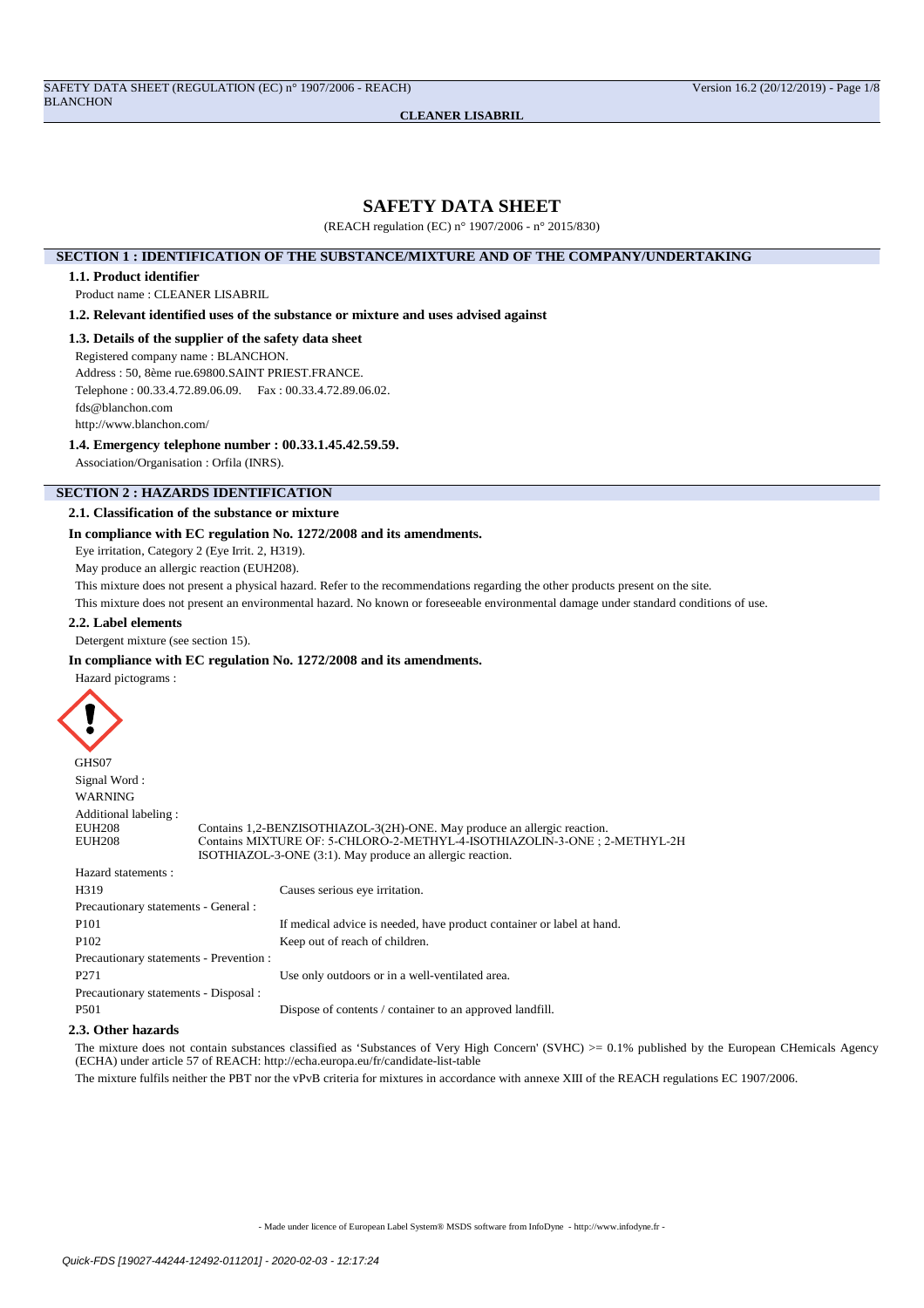## **SECTION 3 : COMPOSITION/INFORMATION ON INGREDIENTS**

## **3.2. Mixtures**

| <b>Composition:</b>                     |                         |      |                     |  |
|-----------------------------------------|-------------------------|------|---------------------|--|
| Identification                          | (EC) 1272/2008          | Note | $\%$                |  |
| CAS: 78330-20-8                         | GHS07, GHS05            |      | $2.5 \le x \% < 10$ |  |
|                                         | Dgr                     |      |                     |  |
| C <sub>10</sub> OXO ALCOHOL ETHOXYLATES | Acute Tox. 4, H302      |      |                     |  |
|                                         | Eye Dam. 1, H318        |      |                     |  |
| INDEX: 613-088-00-6                     | GHS05, GHS07, GHS09     |      | 0.05 < x % < 1      |  |
| CAS: 2634-33-5                          | Dgr                     |      |                     |  |
| EC: 220-120-9                           | Acute Tox. 4, H302      |      |                     |  |
|                                         | Skin Irrit. 2, H315     |      |                     |  |
| 1,2-BENZISOTHIAZOL-3(2H)-ONE            | Eye Dam. 1, H318        |      |                     |  |
|                                         | Skin Sens. 1, H317      |      |                     |  |
|                                         | Aquatic Acute 1, H400   |      |                     |  |
|                                         | $M$ Acute = 1           |      |                     |  |
| CAS: 55965-84-9                         | GHS06, GHS05, GHS09     |      | $0 \le x \% <$      |  |
| REACH: 01-2120764691-48                 | Dgr                     |      | 0.0015              |  |
|                                         | Acute Tox. 3, H301      |      |                     |  |
| <b>MIXTURE OF:</b>                      | Acute Tox. 2, H310      |      |                     |  |
| 5-CHLORO-2-METHYL-4-ISOTHIAZOLIN-3-     | Skin Corr. 1C, H314     |      |                     |  |
| ONE : 2-METHYL-2H ISOTHIAZOL-3-ONE      | Skin Sens. 1A, H317     |      |                     |  |
| (3:1)                                   | Eye Dam. 1, H318        |      |                     |  |
|                                         | Acute Tox. 2, H330      |      |                     |  |
|                                         | Aquatic Chronic 1, H410 |      |                     |  |
|                                         | $M$ Chronic = 1         |      |                     |  |
|                                         | EUH:071                 |      |                     |  |

(Full text of H-phrases: see section 16)

### **SECTION 4 : FIRST AID MEASURES**

As a general rule, in case of doubt or if symptoms persist, always call a doctor. NEVER induce swallowing by an unconscious person.

## **4.1. Description of first aid measures**

**In the event of exposure by inhalation :**

In the event of an allergic reaction, seek medical attention.

#### **In the event of splashes or contact with eyes :**

Wash thoroughly with fresh, clean water for 15 minutes holding the eyelids open.

If there is any redness, pain or visual impairment, consult an ophthalmologist.

## **In the event of splashes or contact with skin :**

In the event of an allergic reaction, seek medical attention.

## **In the event of swallowing :**

In the event of swallowing, if the quantity is small (no more than one mouthful), rinse the mouth with water and consult a doctor.

Keep the person exposed at rest. Do not force vomiting.

Seek medical attention, showing the label.

If swallowed accidentally, call a doctor to ascertain whether observation and hospital care will be necessary. Show the label.

# **4.2. Most important symptoms and effects, both acute and delayed**

No data available.

## **4.3. Indication of any immediate medical attention and special treatment needed**

No data available.

## **SECTION 5 : FIREFIGHTING MEASURES**

Non-flammable.

## **5.1. Extinguishing media**

## **Suitable methods of extinction**

In the event of a fire, use :

- sprayed water or water mist
- foam
- multipurpose ABC powder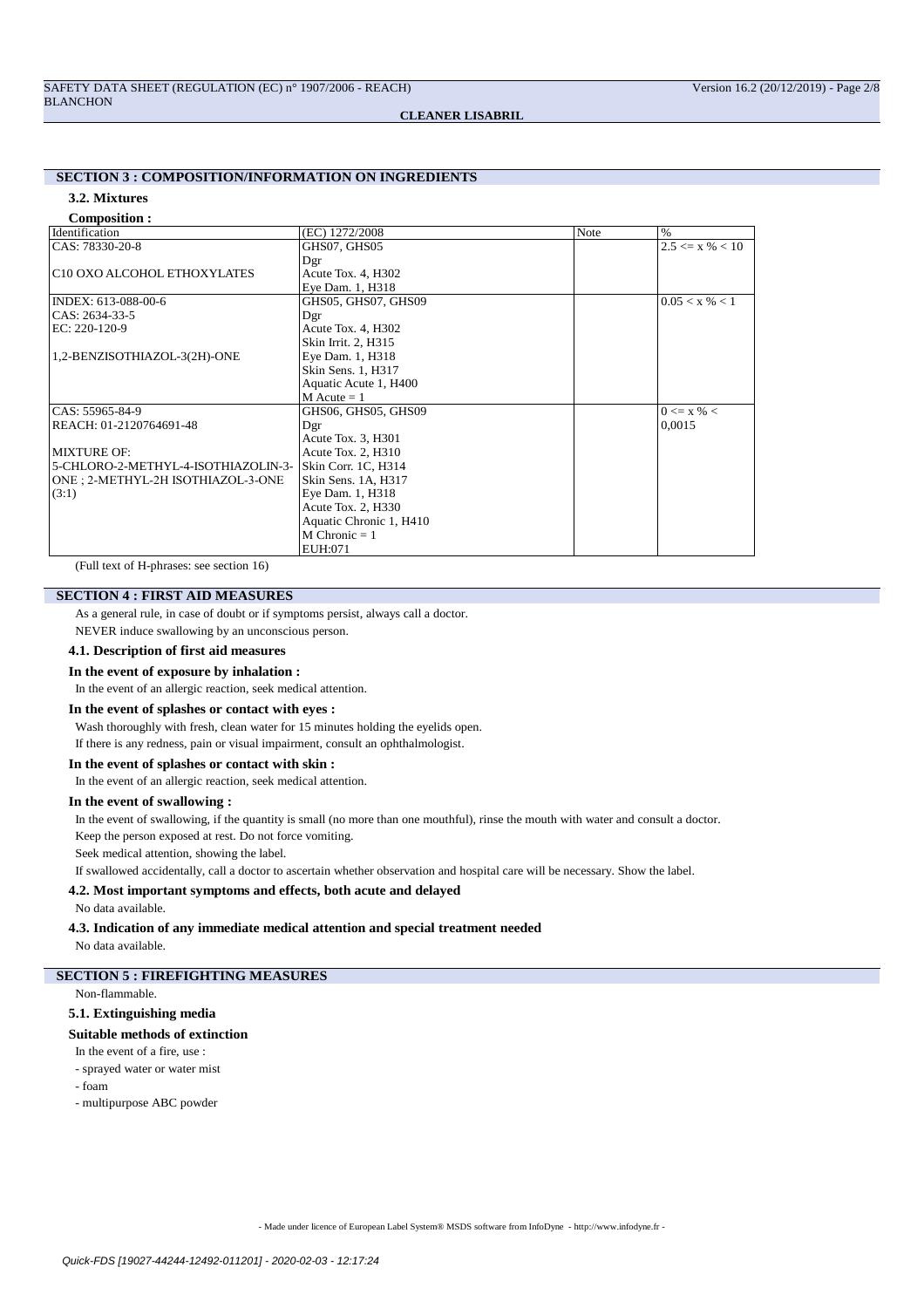#### - BC powder

- carbon dioxide (CO2)

### **Unsuitable methods of extinction**

In the event of a fire, do not use  $\cdot$ 

- water jet

## **5.2. Special hazards arising from the substance or mixture**

A fire will often produce a thick black smoke. Exposure to decomposition products may be hazardous to health.

Do not breathe in smoke.

In the event of a fire, the following may be formed :

- carbon monoxide (CO)

- carbon dioxide (CO2)

### **5.3. Advice for firefighters**

No data available.

## **SECTION 6 : ACCIDENTAL RELEASE MEASURES**

### **6.1. Personal precautions, protective equipment and emergency procedures**

Consult the safety measures listed under headings 7 and 8.

### **For non first aid worker**

Avoid any contact with the skin and eyes.

### **For first aid worker**

First aid workers will be equipped with suitable personal protective equipment (See section 8).

#### **6.2. Environmental precautions**

Contain and control the leaks or spills with non-combustible absorbent materials such as sand, earth, vermiculite, diatomaceous earth in drums for waste disposal.

Prevent any material from entering drains or waterways.

#### **6.3. Methods and material for containment and cleaning up**

#### Clean preferably with a detergent, do not use solvents.

**6.4. Reference to other sections**

No data available.

## **SECTION 7 : HANDLING AND STORAGE**

Requirements relating to storage premises apply to all facilities where the mixture is handled.

### **7.1. Precautions for safe handling**

Always wash hands after handling.

Remove and wash contaminated clothing before re-using.

Ensure that there is adequate ventilation, especially in confined areas.

### **Fire prevention :**

Handle in well-ventilated areas.

Prevent access by unauthorised personnel.

#### **Recommended equipment and procedures :**

For personal protection, see section 8.

Observe precautions stated on label and also industrial safety regulations.

Avoid eye contact with this mixture.

Packages which have been opened must be reclosed carefully and stored in an upright position.

### **Prohibited equipment and procedures :**

No smoking, eating or drinking in areas where the mixture is used.

#### **7.2. Conditions for safe storage, including any incompatibilities**

## No data available.

## **Storage**

Keep out of reach of children.

Keep the container tightly closed in a dry, well-ventilated place.

The floor must be impermeable and form a collecting basin so that, in the event of an accidental spillage, the liquid cannot spread beyond this area.

### **Packaging**

Always keep in packaging made of an identical material to the original.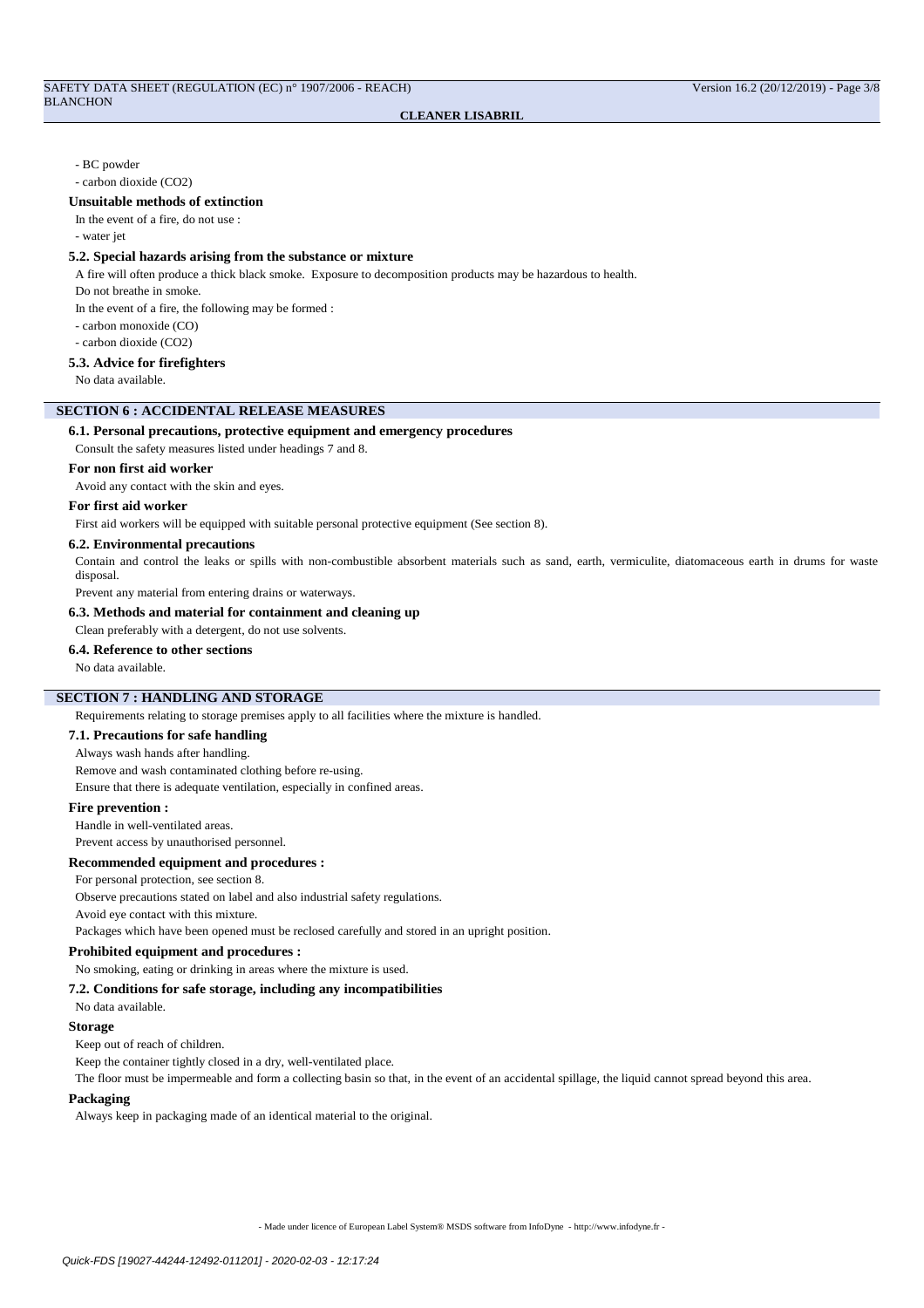## **7.3. Specific end use(s)**

No data available.

## **SECTION 8 : EXPOSURE CONTROLS/PERSONAL PROTECTION**

#### **8.1. Control parameters**

No data available.

#### **8.2. Exposure controls**

### **Personal protection measures, such as personal protective equipment**

Pictogram(s) indicating the obligation of wearing personal protective equipment (PPE) :



Use personal protective equipment that is clean and has been properly maintained.

Store personal protective equipment in a clean place, away from the work area.

Never eat, drink or smoke during use. Remove and wash contaminated clothing before re-using. Ensure that there is adequate ventilation, especially in confined areas.

## **- Eye / face protection**

Avoid contact with eyes.

Use eye protectors designed to protect against liquid splashes

Before handling, wear safety goggles with protective sides accordance with standard EN166.

In the event of high danger, protect the face with a face shield.

Prescription glasses are not considered as protection.

Individuals wearing contact lenses should wear prescription glasses during work where they may be exposed to irritant vapours.

Provide eyewash stations in facilities where the product is handled constantly.

### **- Hand protection**

Wear suitable protective gloves in the event of prolonged or repeated skin contact.

Use suitable protective gloves that are resistant to chemical agents in accordance with standard EN374.

Gloves must be selected according to the application and duration of use at the workstation.

Protective gloves need to be selected according to their suitability for the workstation in question : other chemical products that may be handled, necessary physical protections (cutting, pricking, heat protection), level of dexterity required.

Type of gloves recommended :

- Nitrile rubber (butadiene-acrylonitrile copolymer rubber (NBR))

- PVA (Polyvinyl alcohol)

Recommended properties :

- Impervious gloves in accordance with standard EN374

### **- Body protection**

Work clothing worn by personnel shall be laundered regularly.

After contact with the product, all parts of the body that have been soiled must be washed.

# **SECTION 9 : PHYSICAL AND CHEMICAL PROPERTIES**

### **9.1. Information on basic physical and chemical properties**

| Fluid liquid.                                          |  |  |  |  |
|--------------------------------------------------------|--|--|--|--|
| Important health, safety and environmental information |  |  |  |  |
| Not relevant.                                          |  |  |  |  |
| $145 °C$ .                                             |  |  |  |  |
| Not relevant.                                          |  |  |  |  |
| Below 110 kPa (1.10 bar).                              |  |  |  |  |
| < 1                                                    |  |  |  |  |
| Insoluble.                                             |  |  |  |  |
| $v < 7$ mm2/s (40 $^{\circ}$ C)                        |  |  |  |  |
| $-20$ °C.                                              |  |  |  |  |
| $200 °C$ .                                             |  |  |  |  |
| Not relevant.                                          |  |  |  |  |
|                                                        |  |  |  |  |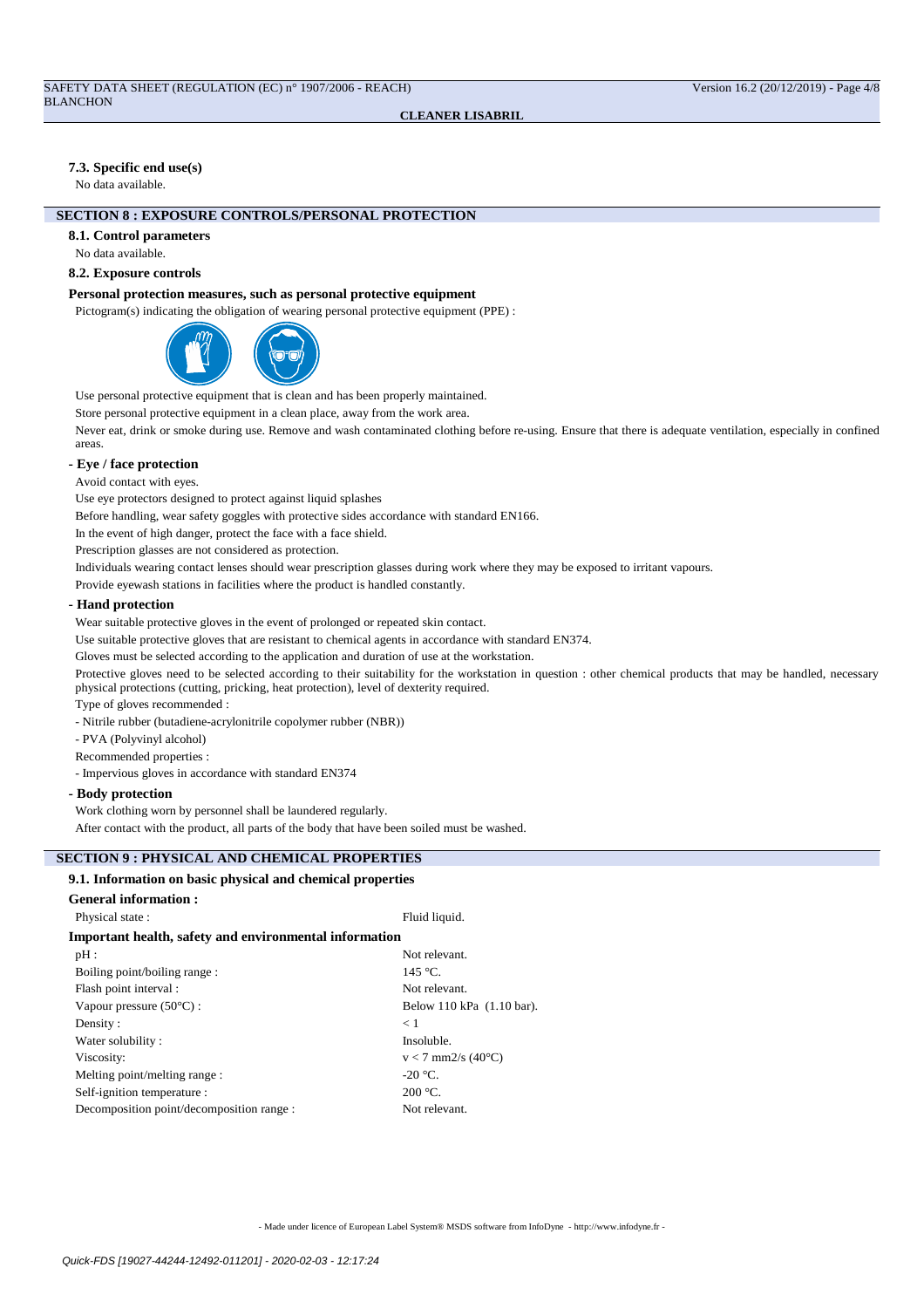### **9.2. Other information**

 $V \Omega C \cdot \le 10 \text{ g/l}$ .

## **SECTION 10 : STABILITY AND REACTIVITY**

### **10.1. Reactivity**

No data available.

#### **10.2. Chemical stability**

This mixture is stable under the recommended handling and storage conditions in section 7.

## **10.3. Possibility of hazardous reactions**

When exposed to high temperatures, the mixture can release hazardous decomposition products, such as carbon monoxide and dioxide, fumes and nitrogen oxide.

### **10.4. Conditions to avoid**

No data available.

#### **10.5. Incompatible materials**

No data available.

## **10.6. Hazardous decomposition products**

The thermal decomposition may release/form :

- carbon monoxide (CO)
- carbon dioxide (CO2)

## **SECTION 11 : TOXICOLOGICAL INFORMATION**

#### **11.1. Information on toxicological effects**

Exposure to vapours from solvents in the mixture in excess of the stated occupational exposure limit may result in adverse health effects such as mucous membrane and respiratory system irritation and adverse effects on kidney, liver and central nervous system.

Symptoms produced will include headaches, numbness, dizziness, fatigue, muscular asthenia and, in extreme cases, loss of consciousness.

Repeated or prolonged contact with the mixture may cause removal of natural oil from the skin resulting in non-allergic contact dermatitis and absorption through the skin.

May have reversible effects on the eyes, such as eye irritation which is totally reversible by the end of observation at 21 days.

Splashes in the eyes may cause irritation and reversible damage

### **11.1.1. Substances**

## **Acute toxicity :**

C10 OXO ALCOHOL ETHOXYLATES (CAS: 78330-20-8) Oral route : LD50 >= 500 mg/kg Species : Rat

## **Skin corrosion/skin irritation :**

C10 OXO ALCOHOL ETHOXYLATES (CAS: 78330-20-8)

OECD Guideline 404 (Acute Dermal Irritation / Corrosion)

## **11.1.2. Mixture**

### **Respiratory or skin sensitisation :**

Contains at least one sensitising substance. May cause an allergic reaction.

#### **Monograph(s) from the IARC (International Agency for Research on Cancer) :**

CAS 140-11-4 : IARC Group 3 : The agent is not classifiable as to its carcinogenicity to humans.

## **SECTION 12 : ECOLOGICAL INFORMATION**

## **12.1. Toxicity**

#### **12.1.1. Substances**

C10 OXO ALCOHOL ETHOXYLATES (CAS: 78330-20-8) Fish toxicity :  $LC50 \ge 10 \text{ mg/l}$ 

Species : Leuciscus idus Duration of exposure : 96 h Other guideline

Crustacean toxicity :  $EC50 = 12.5$  mg/l

- Made under licence of European Label System® MSDS software from InfoDyne - http://www.infodyne.fr -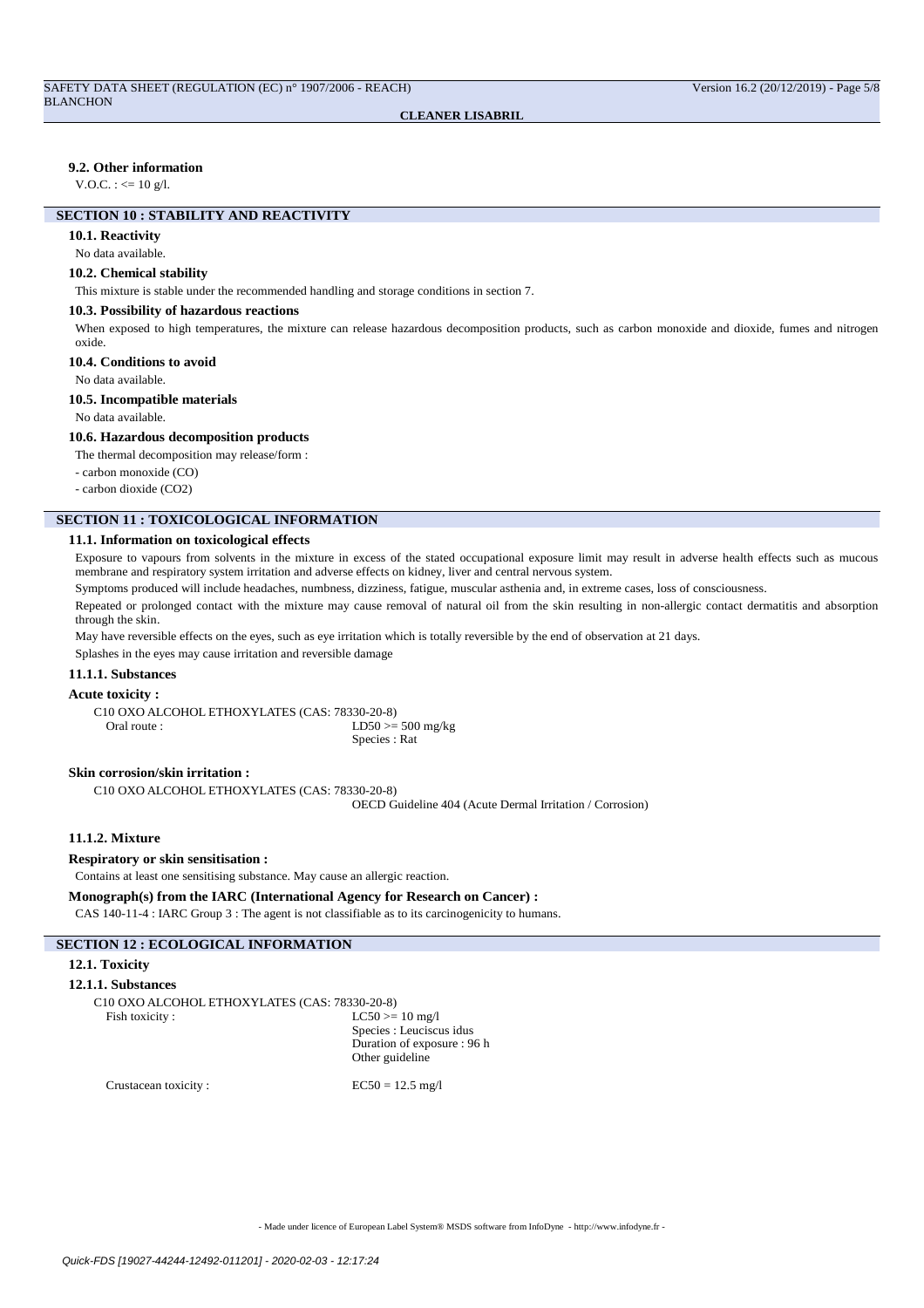| <b>CLEANER LISABRIL</b>                                                   |                                                                                                                                            |  |
|---------------------------------------------------------------------------|--------------------------------------------------------------------------------------------------------------------------------------------|--|
|                                                                           |                                                                                                                                            |  |
|                                                                           | Species : Daphnia magna<br>Duration of exposure : 48 h<br>OECD Guideline 202 (Daphnia sp. Acute Immobilisation Test)                       |  |
|                                                                           | $NOEC > 1$ mg/l<br>Species : Daphnia magna<br>Duration of exposure : 21 days<br>OECD Guideline 202 (Daphnia sp. Acute Immobilisation Test) |  |
| Algae toxicity:                                                           | $ECr50 > 1$ mg/l<br>Species : Scenedesmus subspicatus<br>Duration of exposure: 96 h<br>Other guideline                                     |  |
| Aquatic plant toxicity:                                                   | Duration of exposure : 96 h                                                                                                                |  |
| 12.1.2. Mixtures                                                          |                                                                                                                                            |  |
| No aquatic toxicity data available for the mixture.                       |                                                                                                                                            |  |
| 12.2. Persistence and degradability                                       |                                                                                                                                            |  |
| 12.2.1. Substances                                                        |                                                                                                                                            |  |
| C10 OXO ALCOHOL ETHOXYLATES (CAS: 78330-20-8)<br>Chemical oxygen demand : | $DCO = 2.5$ g/g                                                                                                                            |  |
| Biodegradability:                                                         | no degradability data is available, the substance is considered as not degrading<br>quickly.                                               |  |
| 12.3. Bioaccumulative potential                                           |                                                                                                                                            |  |
| No data available.                                                        |                                                                                                                                            |  |
| 12.4. Mobility in soil                                                    |                                                                                                                                            |  |
| No data available.                                                        |                                                                                                                                            |  |
| 12.5. Results of PBT and vPvB assessment                                  |                                                                                                                                            |  |
| No data available.                                                        |                                                                                                                                            |  |
| 12.6. Other adverse effects                                               |                                                                                                                                            |  |
| No data available.                                                        |                                                                                                                                            |  |
|                                                                           |                                                                                                                                            |  |

# **SECTION 13 : DISPOSAL CONSIDERATIONS**

Proper waste management of the mixture and/or its container must be determined in accordance with Directive 2008/98/EC.

## **13.1. Waste treatment methods**

Do not pour into drains or waterways.

## **Waste :**

Waste management is carried out without endangering human health, without harming the environment and, in particular without risk to water, air, soil, plants or animals.

Recycle or dispose of waste in compliance with current legislation, preferably via a certified collector or company.

Do not contaminate the ground or water with waste, do not dispose of waste into the environment.

# **Soiled packaging :**

Empty container completely. Keep label(s) on container. Give to a certified disposal contractor.

# **SECTION 14 : TRANSPORT INFORMATION**

Exempt from transport classification and labelling.

# **14.1. UN number**

-

-

-

**14.2. UN proper shipping name**

## **14.3. Transport hazard class(es)**

- Made under licence of European Label System® MSDS software from InfoDyne - http://www.infodyne.fr -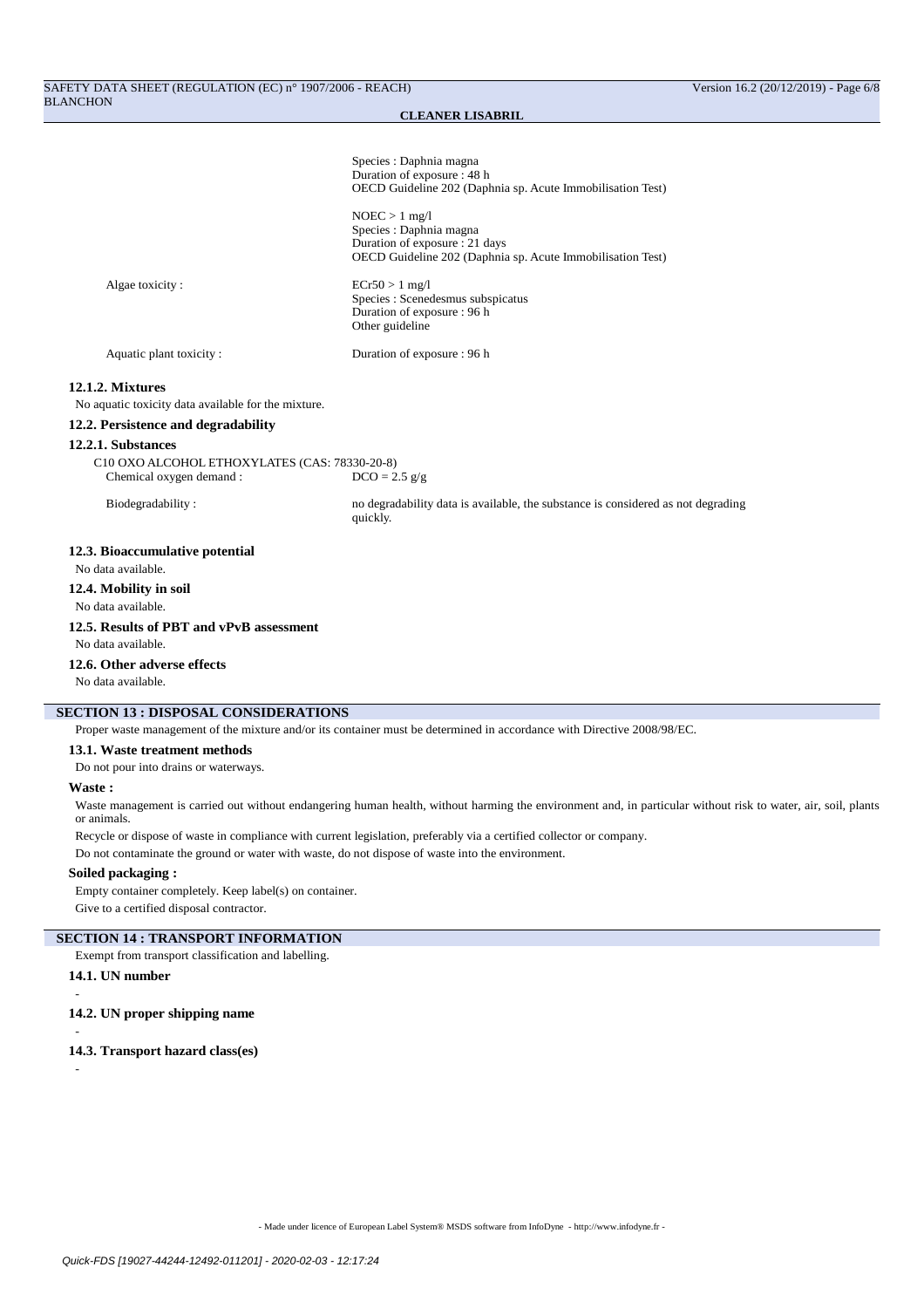- **14.4. Packing group**
- **14.5. Environmental hazards**
- -

-

**:**

-

- **14.6. Special precautions for user**
- **SECTION 15 : REGULATORY INFORMATION**
	- **15.1. Safety, health and environmental regulations/legislation specific for the substance or mixture**
	- **Classification and labelling information included in section 2:**
	- The following regulations have been used:
	- EU Regulation No. 1272/2008 amended by EU Regulation No. 2018/1480 (ATP 13)
	- **Container information:**
	- No data available.
	- **Particular provisions :**

No data available.

**- Standardised American system for the identification of hazards presented by the product in view of emergency procedures (NFPA 704)**

NFPA 704, Labelling: Health=2 Inflammability=1 Instability/Reactivity=1 Specific Risk=none



## **15.2. Chemical safety assessment**

No data available.

## **SECTION 16 : OTHER INFORMATION**

Since the user's working conditions are not known by us, the information supplied on this safety data sheet is based on our current level of knowledge and on national and community regulations.

The mixture must not be used for other uses than those specified in section 1 without having first obtained written handling instructions.

It is at all times the responsibility of the user to take all necessary measures to comply with legal requirements and local regulations.

The information in this safety data sheet must be regarded as a description of the safety requirements relating to the mixture and not as a guarantee of the properties thereof.

FOR PROFESSIONAL USE ONLY

#### **Wording of the phrases mentioned in section 3 :**

| H301              | Toxic if swallowed.                                   |
|-------------------|-------------------------------------------------------|
| H <sub>3</sub> 02 | Harmful if swallowed.                                 |
| H310              | Fatal in contact with skin.                           |
| H314              | Causes severe skin burns and eye damage.              |
| H315              | Causes skin irritation.                               |
| H317              | May cause an allergic skin reaction.                  |
| H318              | Causes serious eye damage.                            |
| H <sub>330</sub>  | Fatal if inhaled.                                     |
| H400              | Very toxic to aquatic life.                           |
| H410              | Very toxic to aquatic life with long lasting effects. |
| <b>EUH071</b>     | Corrosive to the respiratory tract.                   |
|                   |                                                       |

## **Abbreviations :**

ADR : European agreement concerning the international carriage of dangerous goods by Road.

IMDG : International Maritime Dangerous Goods.

IATA : International Air Transport Association.

ICAO : International Civil Aviation Organisation

RID : Regulations concerning the International carriage of Dangerous goods by rail.

WGK : Wassergefahrdungsklasse (Water Hazard Class).

GHS07 : Exclamation mark